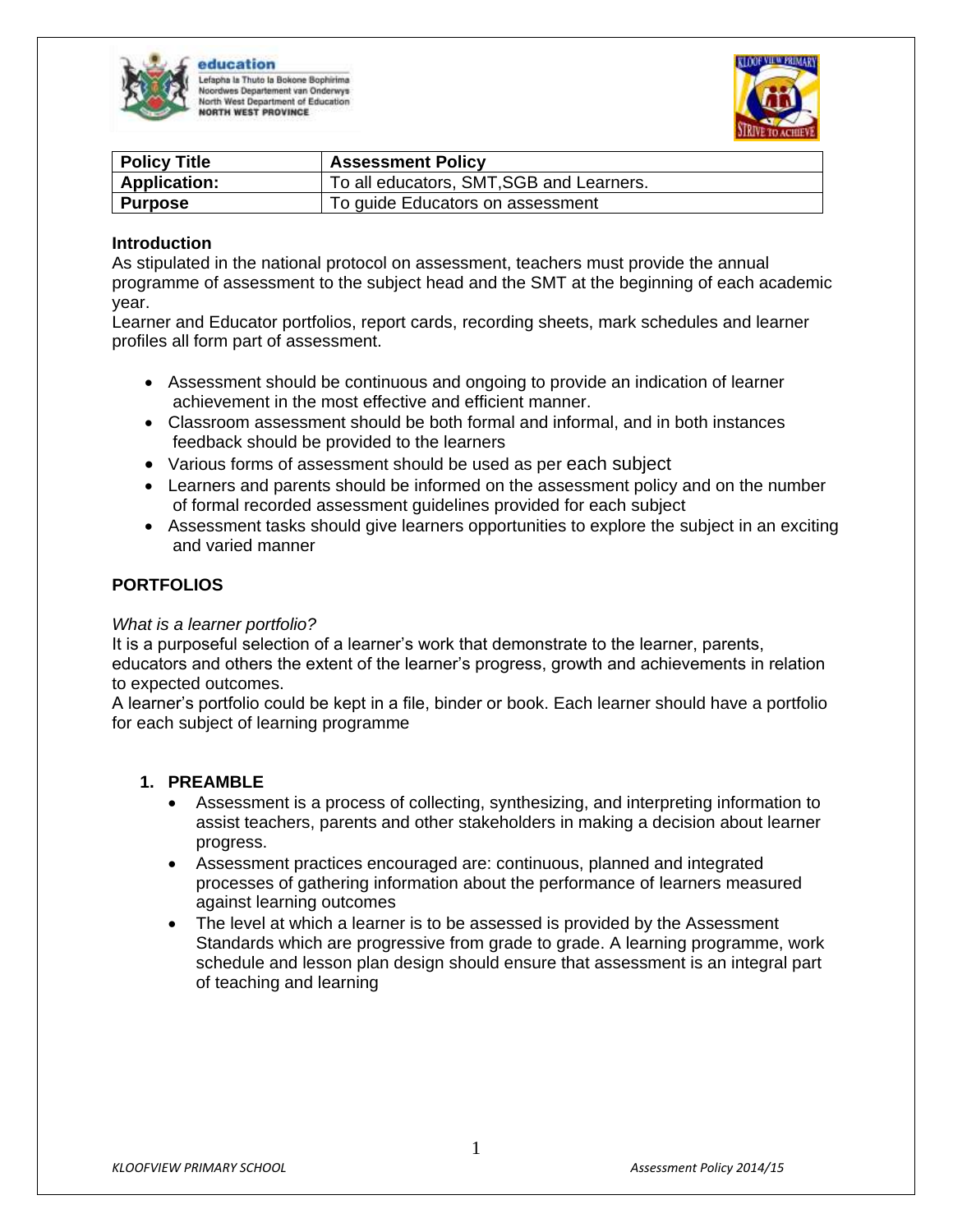

education Lefapha la Thuto la Bokone Bophirima es Departement van Onderwys lorth West Department of Education ORTH WEST PROVINCE



# **2. AIMS OF ASSESSMENT**

- Enhance individual growth and development, monitor the progress of learners and facilitate learning
- Find out what a learner knows, understands and can do
- Make judgement based on valid and appropriate evidence
- Give an indication of the success of the programme of learning
- Include variety of techniques
- Encourage learners to go beyond simple recall of data or facts
- Include opportunities for learners to perform tasks and solve problems
- Make provision for methods of re-assessment

# **3. PLANNING FOR ASSESSMENT**

- It should be an indication of resources and time in the phase
- Subject Educators should:
	- 1. Mention all possible forms of assessment
	- 2. Indicate all resources needed
	- 3. Consider context, core knowledge and concepts
	- 4. Indicate the amount of time that might be needed

## *Work Schedules*

- Work schedules should give guidance by indicating what should be assessed
- Assessment strategies and tools should be indicated.
- Diverse needs of the learners should be considered

# **4. METHODS OF ASSESSMENTS**

## **4.1 Baseline.**

 It is used at the beginning of a phase or grade to establish what learners already know. It assists with planning.

## **4.2 Diagnostic Assessment**

Used to find out the nature and cause of barriers

## **4.3 Formative Assessment**

 Monitors and support the process of learning and teaching. It is used to inform educators and learners about their progress

## **4.4 Informal Assessment**

 Daily monitoring of learners progress, through observations, informal activities, discussions and learner -teacher conferences

## **4.5 Systemic Evaluation**

 External way of monitoring achievement of an education system, used to gauge the internal standards of school

## **4.6 Alternative Assessment**

To assist learners with barriers during assessment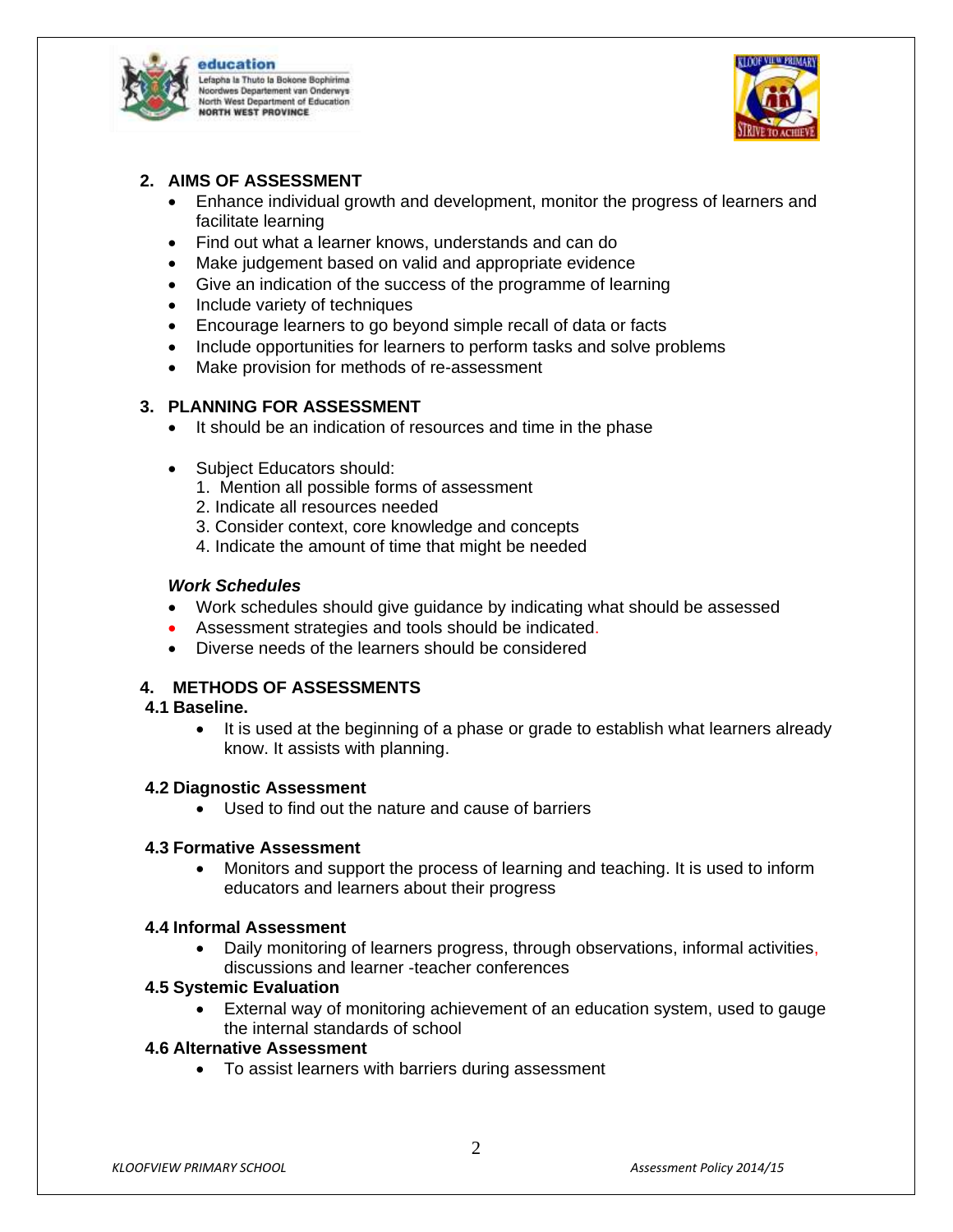

education Lefapha la Thuto la Bokone Bophirima es Departement van Onderwys **Jorth West Department of Education** ORTH WEST PROVINCE



## **5. ASSESSMENT STRATEGIES**

5.1 Any type of assessment strategy used must provide a range of opportunities for learners to demonstrate attainment of knowledge, skills, values and attitude

## 5.2 **The following must be considered**:

- Tests
- Performance based assessment
- Interventions
- Structured questions
- **Assignments**
- Case studies
- Practical exercises
- Projects
- Role plays
- Research
- Simulations
- Aural/Oral questions
- Observations
- Self-report assessment
- Written work
- Peer and group assessment

# **6. COMPONENTS OF ASSESSMENT**

- 6.1 Continuous assessment 60%: *this is a process of gathering valid and reliable information about performance of the learner on an on-going basis using variety of methods, tools, techniques and contexts. It is school based and consists of practical work, written tasks, tests, research, and any other method peculiar to the subject*
- 6.2 Half and year-end tests 40%

## **7. PORTFOLIOS**

#### 7.1 Learner's portfolio

- Every learner at school should have a portfolio which is a collection of each learner's work such as projects, journals, assignments etc.
- Each learner should have one project portfolio per subject
- Each portfolio should have a front cover, index, and contents should include a variety of assessment as required by subject .

## **7.1.1 FRONT COVER**

- Name of learner
- Learning area
- Phase / Grade
- Year
- School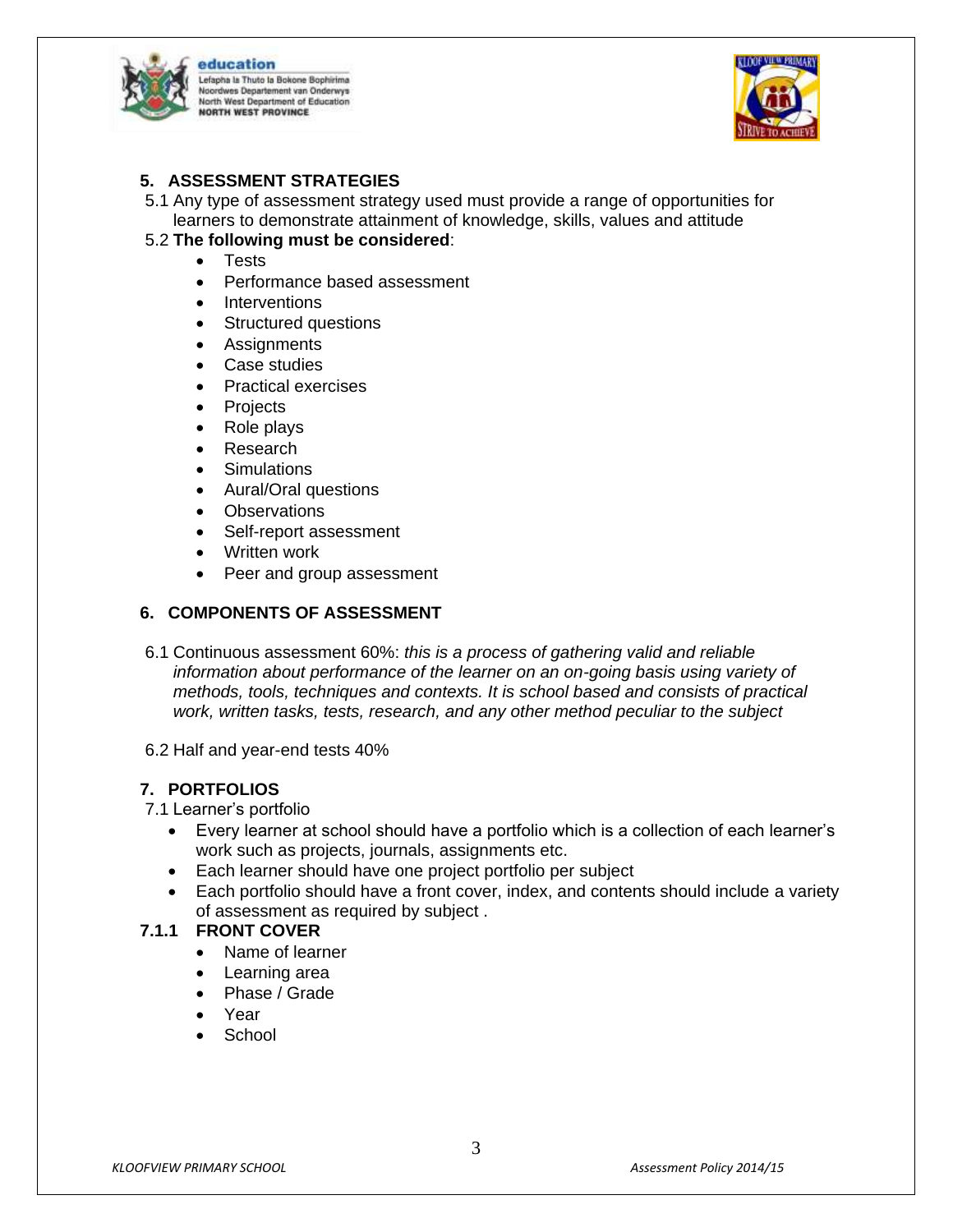

education Lefapha la Thuto la Bokone Bophirima es Departement van Onderwys orth West Department of Education ORTH WEST PROVINCE



# **7.1.2 CONTENTS OF LEARNER'S PORTFOLIO**

 It must reflect evidence of: a variety of assessments for items such as models, practical demonstrations, presentations etc. ongoing feedback from educators, peers, self, and parent.

# 7.1.3 **MANAGING THE LEARNER'S PORTFOLI**O

- Tasks should be given according to subject and grade requirements
- Learners' portfolios should be monitored by DH on monthly basis

# **7.2 EDUCATOR'S PORTFOLIO**

- This is a compilation of all tasks for a school based assessment as well as the corresponding assessment instrument
- It is required for every subject
- It should be available on request for moderation

# **7.2.1 RECORD OF LEARNER'S WORK**

- Learner name
- Date of assessment
- Brief description of type of assessment used
- Cognitive levels should be addressed
- Percentage to be converted to level of achievement
- Comments for support purpose
- All records must be accessible to relevant stakeholders
- They should be easy to interpret, and must be kept confidential

## **7.2.2 EDUCATOR'S PORTFOLIO ARRANGEMENT**

Pink cover for educator

- Front Cover: name of Educator, grade, year, name of school, subject
- Table of contents would differ according to different subject requirements.
- A copy of instrument for each task e.g. marking grids, rubric, criteria for assessment, marking memoranda and record of learner's progress

## **8. ACTIVITIES PER LEARNING AREA**

- 8.1 Home / First Additional Language
	- Creative writing
	- Transactional writing
	- Oral and listening language tasks
	- Comprehension exercises
	- Language exercise
	- Test
	- Visual literacy
	- Projects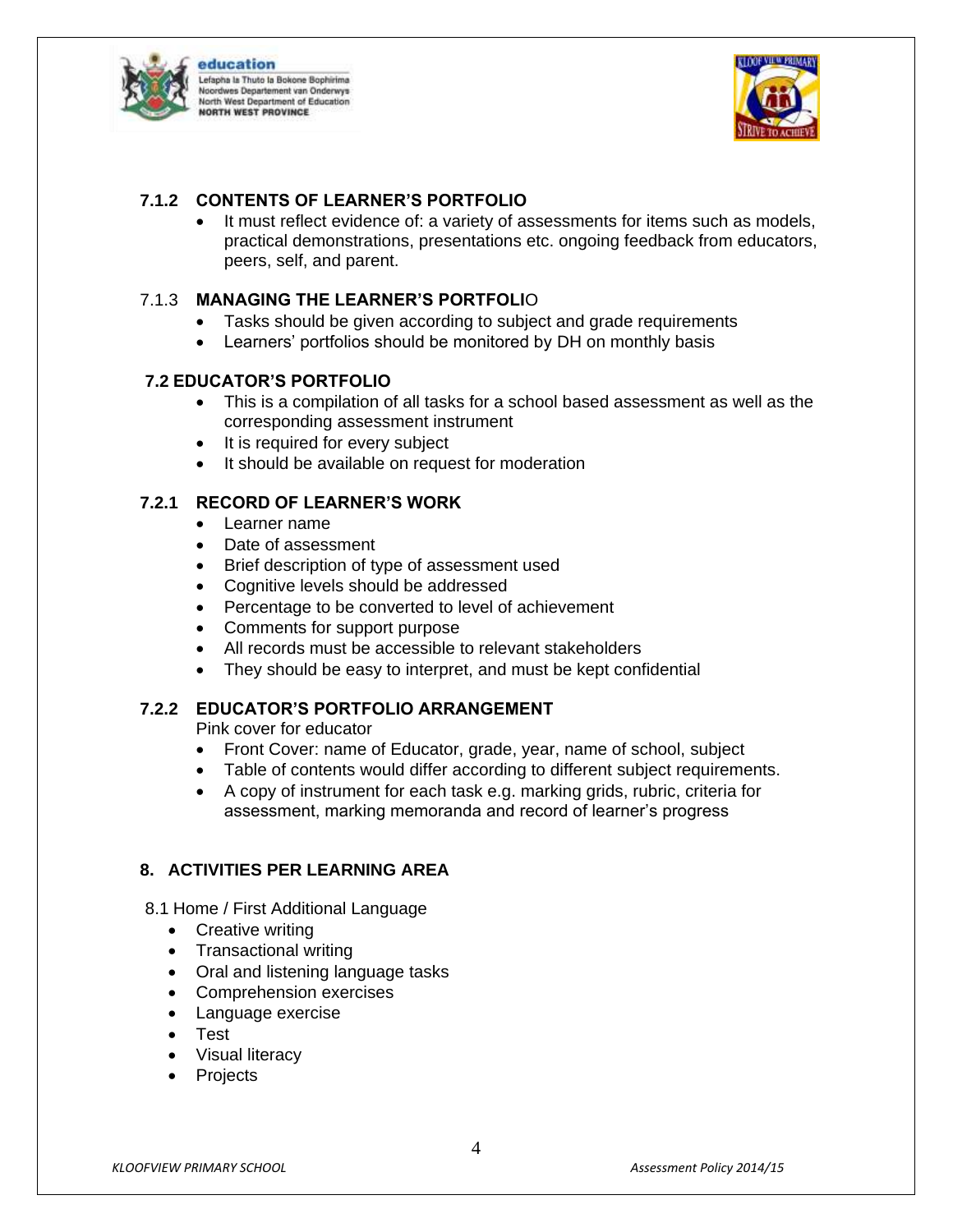

education Lefapha la Thuto la Bokone Bophirima ves Departement van Onderwys **North West Department of Education**<br>NORTH WEST PROVINCE



#### **8.2 Mathematics**

- Mathematical exercise and worksheets
- Constructions, models and demonstrations
- Graphic representations
- Projects
- Investigations
- Test

#### **8.3 Natural Sciences**

- Investigations
- Presentations
- Assignments
- Projects
- Tests

## **8.4 Social Sciences**

- Data-handling
- Projects/ assignments
- Creative response
- Map reading and analysis
- Contextual analysis
- Tests

#### **8.5 Creative Arts**

- Creative response
- Warm-ups and skills development
- Practical assessment
- **•** Tests

8.6 Life Orientation / Life Skills

- Information gathering and handling
- Presentations/Physical exercise
- Projects
- Tests

#### 8.7 Technology

- Assignments
- Research and investigations
- Projects
- Tests
- 8.8 Economic and Management science
	- Assignments